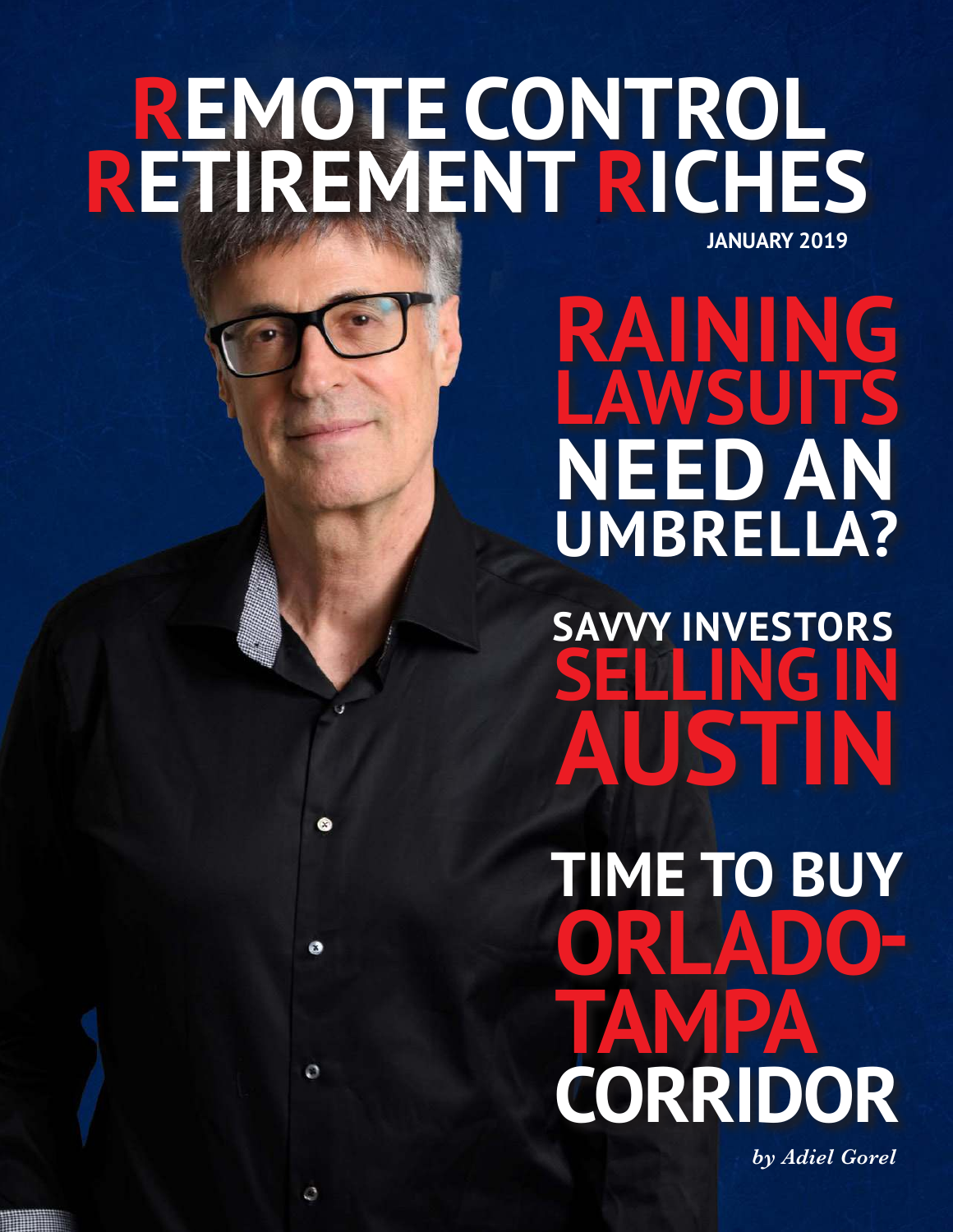# **1-DAY EXPO RECAP**

We are still getting calls raving about our 1-Day Expo on Saturday, December 1, 2018. It was a big event. Hundreds of people were in attendance. Attendees spanned the entire spectrum, from brand-new to very experienced and in-between.

AL ESTATE **10** INVESTMENTS

ICG 1-Day Expo

San Francisco

September 8, 2018

I gave a beginner's workshop for the new people, and made sure to cover all the basics throughout the day, and more. Thus, people who have been exposed to this information for the first time felt empowered and gained much valuable knowledge.

We brought our infrastructure, the market teams, lenders, experts etc.

Two new markets were re-introduced: Tulsa and Raleigh. We brought in these two markets over a decade ago, and it was exciting to have the market teams back again.

Our guest speakers brought us much needed current information. Weiming Peng taught us about 1031 tax-deferred exchanges. We also learned how to enhance our credit scores and clean up our

credit reports from Jennifer Drugan. Attorney Brett Lytle taught us about protecting our assets, entities, the importance of insurance, and mistakes to avoid. At the end of the day, I recapped the expo and we had an extensive additional Q&A session.

The market teams brought actual property sheets for us to look at, so we could see prices, rents, cash flow and more. Lenders were available to talk to attendees about their needs. I was answering questions all day,

from the stage and during the breaks.

Looking forward to seeing you at our March 9, 2019, event. We already know there will be a CPA to talk about taxes, accelerated deprecia-

tion and other key issues. There will be an insurance expert to talk about umbrella insurance, what coverages we need, etc. The third expert will be determined shortly. It will be an amazing day, and the San Francisco Public Television station (KQED), is giving two tickets to the March 9, 2019, event to donors of KQED who buy my Master Package. To donate to public television and receive the package, go here: https://bit. ly/2oO4zQE

See you there, Adiel.

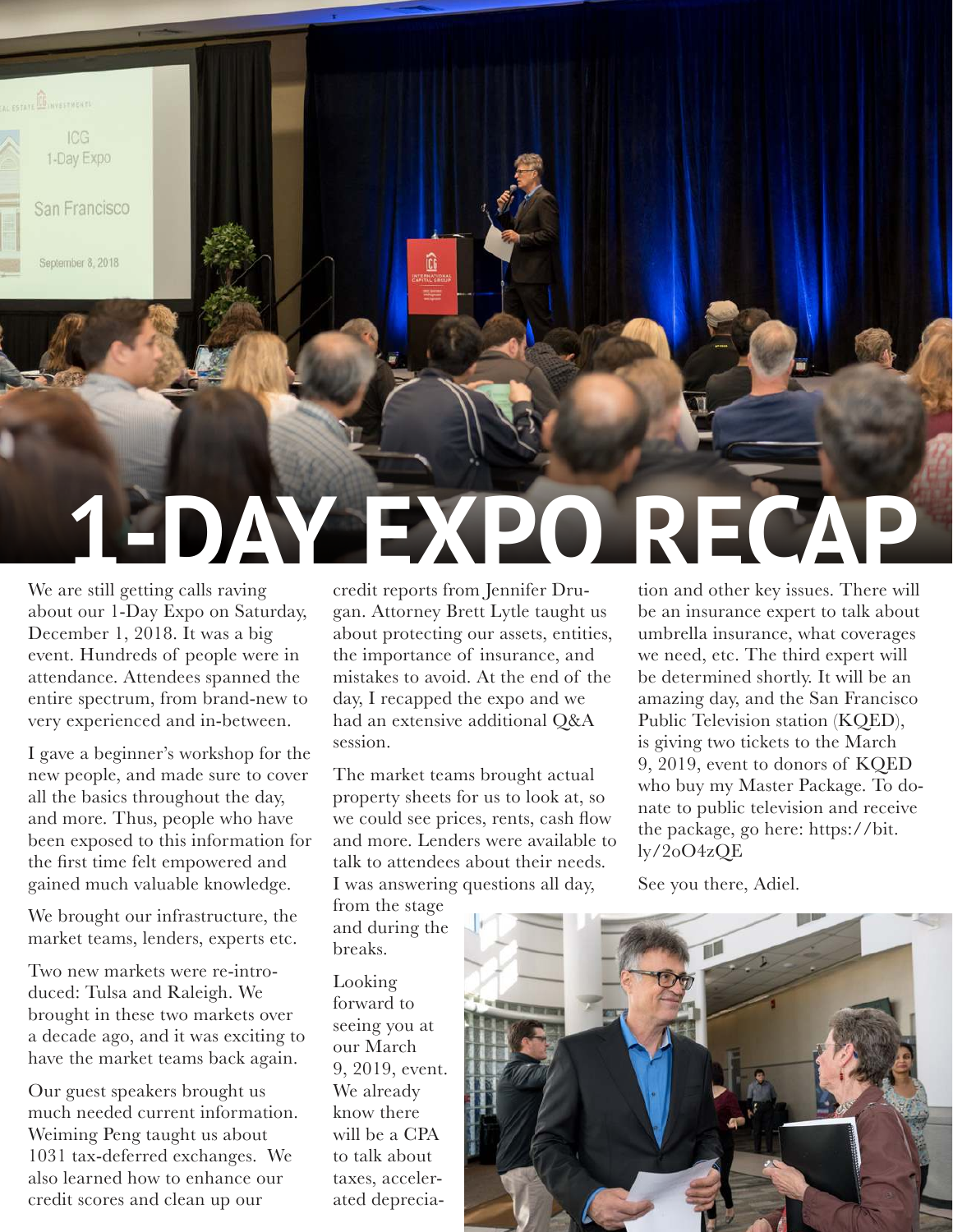I get many calls from people interested in buying in various cities and want my opinion.

One of popular markets right now is the Austin metro area (people get excited about the Apple campus expansion and the overall thriving of the local high-tech scene). It is tempting to think of Austin as a good destination to buy in 2019. However, it is not! Austin, in fact, is a good city to be a SELLER in 2019. The Austin prices have climbed rapidly in the past six years, while rents went up much more slowly. As a result, the rents are too low to cover all expenses. The strain of the strain of the strain of the strain of the strain of the strain prices have the strain and the strain and the strain of the strain and the strain of the strain  $\frac{1}{2}$  and  $\frac{1}{2}$  and  $\frac{1}{2}$  and  $\frac$ 

One expense in Austin (and in the state of Texas overall) is the very high property taxes. The property taxes in Austin can get to almost 3% of the home value per year. That is over 2.5% the property tax rate in Oklahoma (or California). Together, the high prices, relatively low rents (relative to the prices, that is), and the high property taxes, as well as high insurance costs, create an untenable cash flow.

It is very tempting for a California resident to say, "What? I can buy a home in Austin for 'only' \$250,000? That is so cheap! Yes, it is. "Cheap" relative to San Francisco prices. However, it is not cheap to buy, and has bad cash flow.

Austin is a place where many of our savvy investors are now SELLING, as the selling market is relatively strong. It is not uncommon to see an investor selling one Austin home and buying 3 brand new homes in a 1031 tax-deferred exchange in Oklahoma City, or Tulsa, or Baton Rouge, or Central Florida. This move creates much more quality real estate owned, more 30-year fixed loans at todays' still low rates, and brand new properties with brand new roofs, ACs and all other parts of the homes.

Similar logic applies to the Dallas Ft Worth metro area (DFW), Houston, Phoenix, Las Vegas, Nashville and others. Some misguided reporters confuse high prices and growth with an attractive place to invest in. The two are not necessarily linked.

I am always happy to talk to you and discuss which markets make sense at any given moment. Even when a market is up, (but still not excessively so) it may be viable, as is the case with the Raleigh-Durham area.

At our March 9th event I will cover these issues in depth. Looking forward to seeing you.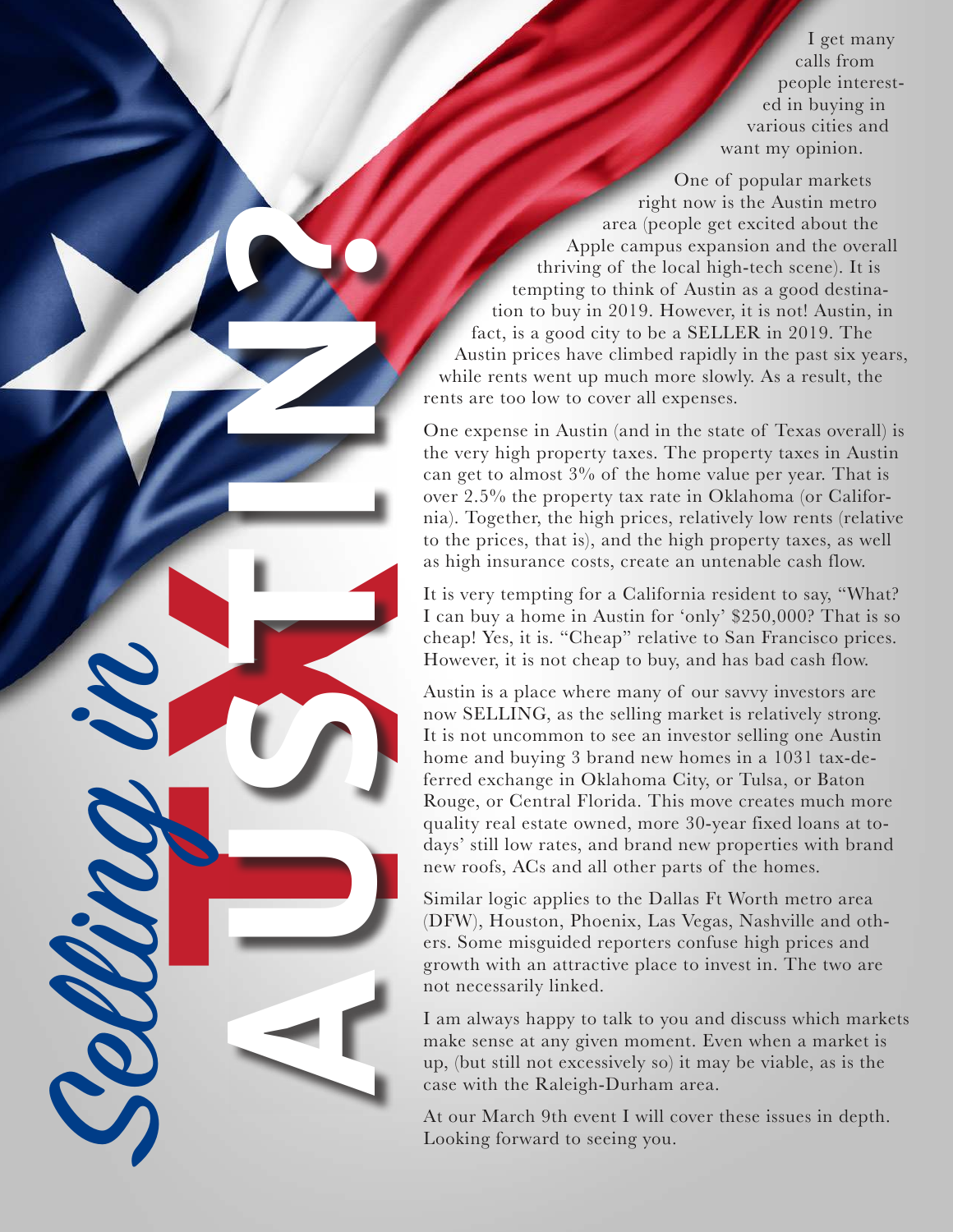# *Featured Article* **IT IS RAINING LAWSUITS — NEED AN UMBRELLA?**

**Personal Injury Attorneys exist to make money on behalf of injured clients. What will those attorneys find out about you if they do an asset search on you? What have you done to protect those assets? These are questions you need to discuss with your Insurance Agent because the first and least expensive way to protect all that you have worked so hard to accumulate over the years, is to purchase Umbrella Insurance. It's impossible to predict whether you might lose a lawsuit, nor is it possible to predict the amount that might be awarded. But you can protect yourself against the possibility of devastating financial loss by purchasing an Umbrella.**

**An umbrella policy (sometimes referred to as an Excess Liability Policy) protects your existing personal assets and future personal assets (like wages). If you were to lose a lawsuit, you would likely have to pay the winning party not only**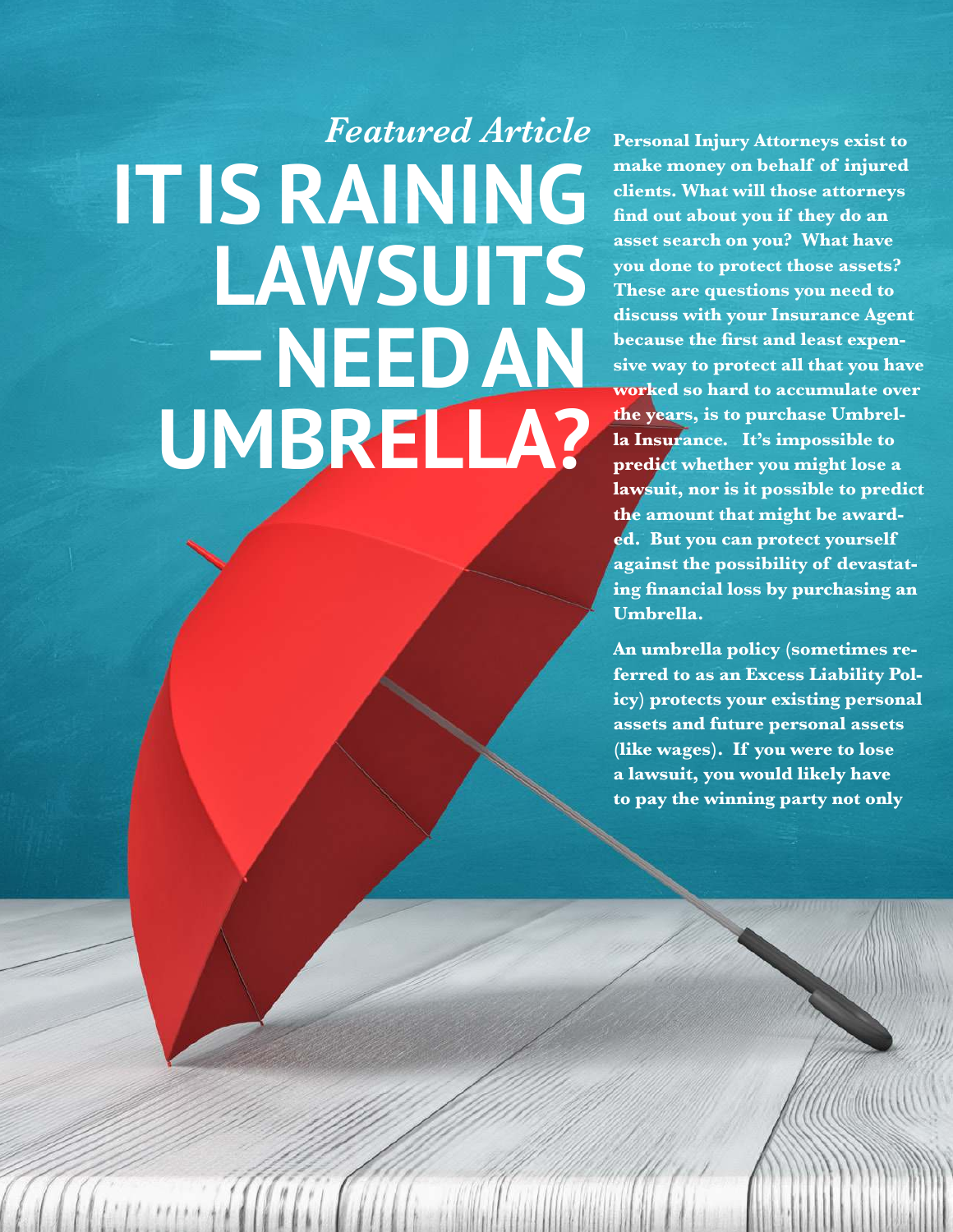**the awarded amount but also legal fees. And you don't have to be wealthy - even if you don't have any assets, your wages can** 

**be garnished for many years in the future.**

**When you purchase an umbrella policy, it picks up where your Auto and Homeowners Insurance policies leave off. The average cost of a 1 million umbrella is between \$300 to \$400 per year depending on your** 

**specific situation, making it relatively inexpensive coverage.** 

**An umbrella policy provides excess coverage above what is provided by your homeowners and auto insurance policies. As an example, let's say your auto insurance pays \$300,000 of medical expenses per accident and your umbrella policy** 

**is for \$1 million. If you are sued for \$900,000 due to a car accident, your auto insurance would pay \$300,000 of the** 

*When you purchase an umbrella policy, it picks up where your Auto and Homeowners Insurance policies leave off.*

**damages and your umbrella would pay the remaining \$600,000. Umbrella policies can provide anywhere from \$1 million to \$10 million of additional coverage. With umbrella policies, legal expenses are covered on top of or within the policy limits depending on the carrier you choose. Therefore,** 

**you do not need to hire a lawyer to represent you.** 

**An umbrella policy protects you if you have dependent children involved in an accident. It will also protect you against accidents that occur on rental properties and personal injury lawsuits arising from slander, libel, wrongful eviction, and more.**

**Because an umbrella policy is designed to be above and beyond your current coverage, it will have underlying policy requirements. This means that you'll have to have a certain liability limits on your auto and home insurance as a condition of being approved for an umbrella policy. Typically, the auto needs Bodily Injury/Property Damage of 250/500/100 and your home will need liability of \$300,000 as a minimum.** 

**Owning multiple rental properties, a swimming pool, dogs, hiring of workers, youthful drivers and daily commuting all increase your risk of liability.** 

**The bottom line is: just because you aren't at high risk of being sued doesn't mean you are at no risk. Even if you are very careful, umbrella insurance may be the safest course of action to protect your financial future.**



### **By Joyce Feldman CA License #0E05180**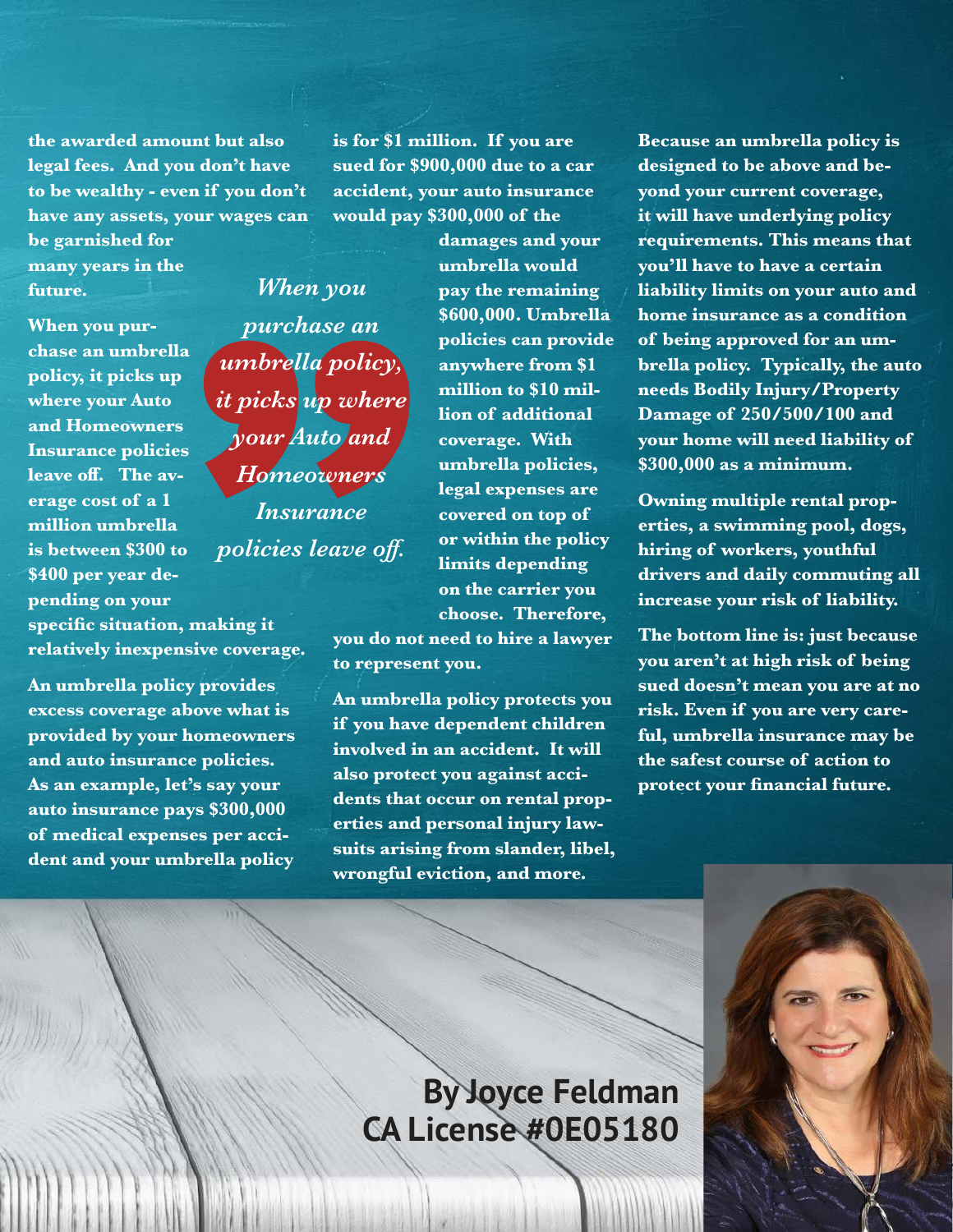# **ORLANDO-TAMPA CORRIDOR** *why it's time to buy*

Florida boasts over 20 million in population and 1,000 people move to Central Florida every day! Two-hundred millennials move to Greater Tampa each day too. The Greater Tampa Bay population is more than 4.5 million, and greater Orlando over 4.2 million, together they form the Tampa-Orlando, I-4 corridor of bedroom communities.

Tampa-Orlando is becoming one the largest metropolitan areas on the Eastern Seaboard, with over 8 million people.

Business Insider named Tampa as one of the "hippest cities everyone under 30 wants to move to". Orlando is named the top tourist destination in the world with over 74 million visitors in 2017.

Florida is the prime destination for 75 million Baby Boomer retirees. It is in the Sun Belt, has no state income tax, and is a landlord friendly state. Average temperature 75 and over 275 days of sunshine per year.

Greater Tampa is one of the hottest cities for start-ups, per Fortune Magazine (2018). It is the most pet-friendly, and was designated best overall city in the Southeast, per Money Magazine (2018).

Big markets mean lots of people, political clout, infrastructure and lifestyle

amenities. Economic diversity creates long term stability and investment.

The Orlando-Tampa job growth ranked No.1 compared with 382 U.S. metropolitan areas (according to?). The area has some of the lowest unemployment figures in the country. On average, housing costs are 24 percent lower than the national average. Residents also enjoy lower than average grocery, transportation and utility costs with strong job growth. Central Florida is a solid place to invest with average costs of new homes being lower than the national average. Central Florida has seen year over year over 8% appreciation from 2013 until 2019.

### **ON ECONOMICS** After rising, interest rates are now down about 0.5%. The effect on us?

As of January 8, 2019 (per the Wall Street Journal), the average fixed mortgage rate fell to  $4.51\%$  (for homeowners), matching, per WSJ, the lowest level since last spring.  $4.51\%$  is still lower than the 3.9% rate of a year ago, but lower than the recent near 5% homeowner rate from the fall of 2018.

Investor rates are usually about 1% higher than homeowners' rates.

Loan brokers and real estate brokers are reporting this 0.5% rate drop is already waking up the refinance marketplace, as well as interest in home buying. Some people feel it's a good opportunity to lock these low rates before they continue their trajectory upwards.

The Fed has also reported its intention to stop or slow the rate hikes it had planned before.

All this points to a potential year of low interest rates (for investors that means 30-year fixed rates under 6, perhaps now closer to  $5.5\%$ ).

These are historically very low rates. They create better cash flow after expenses on our rental homes, even with a minimal down payment (the FNMA minimum

#### *Continued, Back Cover*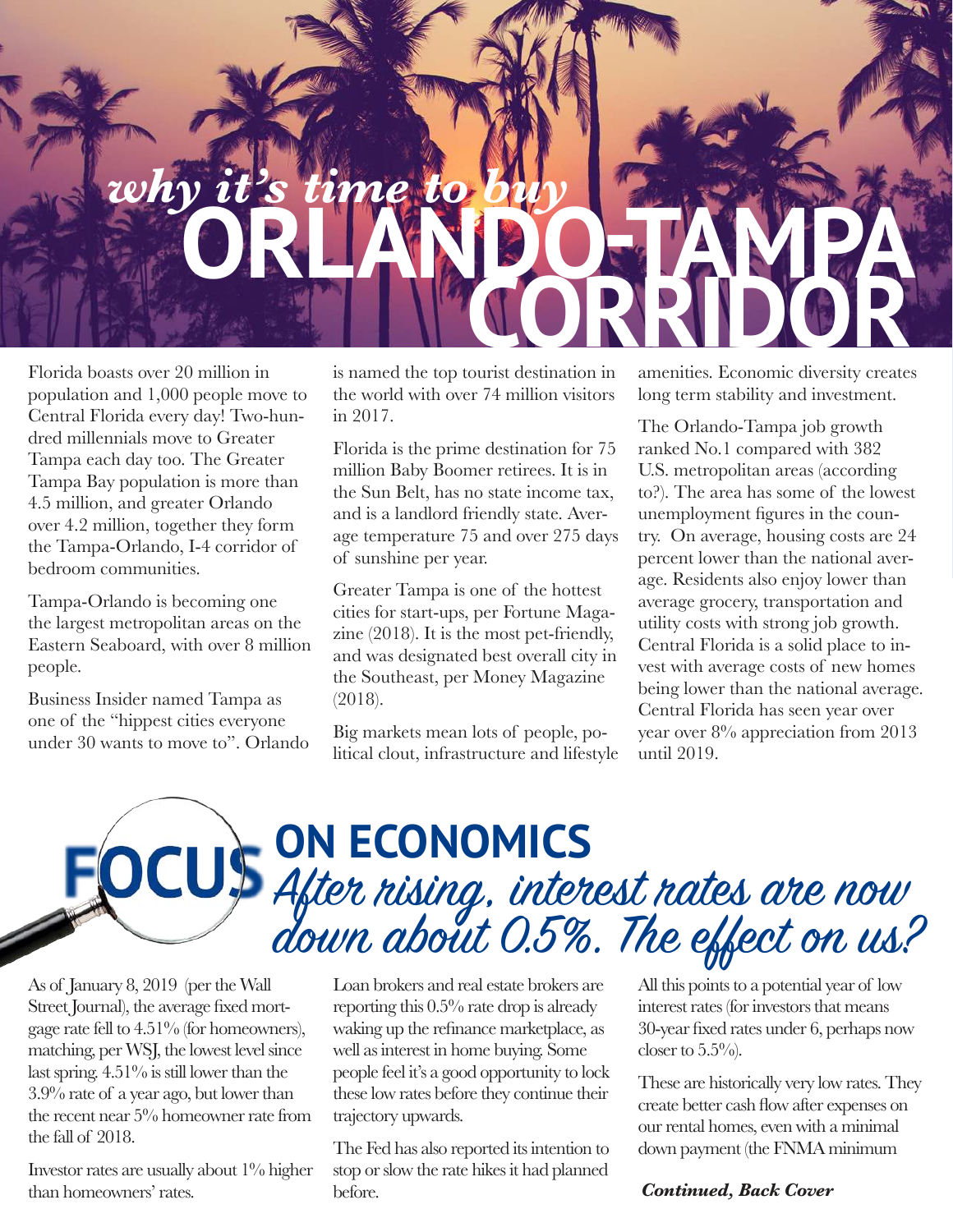# Retirement Riches Testimonials

#### **Jon**

"The ICG network and the expert information there was the crucial factor for us. If I had done this investing alone, I would have made 10 times the mistakes. Kelly and I have developed a sense of confidence about the future. We're creating financial stability and security for our children, which was our main goal. Most importantly, we can see the finish line instead of insecurity. My general goal when I started was to own 10 single family homes. We're there now. I'm looking to pay them off and buy another ten rental homes. We have peace of mind and a plan for secure, passive income so we can travel and enjoy

more sunsets." *– Jon, ICG investor who owns nine rentals in Arizona and his primary residence in New Jersey*

#### **Paula**

"We bought outside Austin (Leander) through your team in 2005, held for 10 years, made beaucoup \$\$\$. And made a friend for life with our then-property manager, who just came to SF with his wife to visit last week." *- Paula (Roberta)* 

#### **Lisa**

"I'm pleased with our net worth and financial outlook. Of course, we're

older now and a bit exposed in the stock market. Had we not bought those single-family rental homes 12 years ago, I know we'd be in an unhappy place. We wouldn't be living in our own home in a beach town in California. We'd still be renting somewhere. We wouldn't have net worth that we do. I would have anxiety about the future. Instead, we know we'll be able to send our kids to college and have some kind of retirement." *Lisa, ICG investor for 12 years, who owns five rental homes in two states and her family's primary residence in California*

## SAVE THE DATE: March 9, 2019 **ICG Real Estate 1-Day Expo** Our quarterly event featuring:

**Expert guest speakers.** Learn about: taxes, loans, new and relevant markets, meet our infrastructure of professionals from across the country, extensive Q&A and more. Register here: https://bit.ly/2Em3Xvt

teal Estate Investments

mpowering you t<br>build a stronger, inancially secure future.